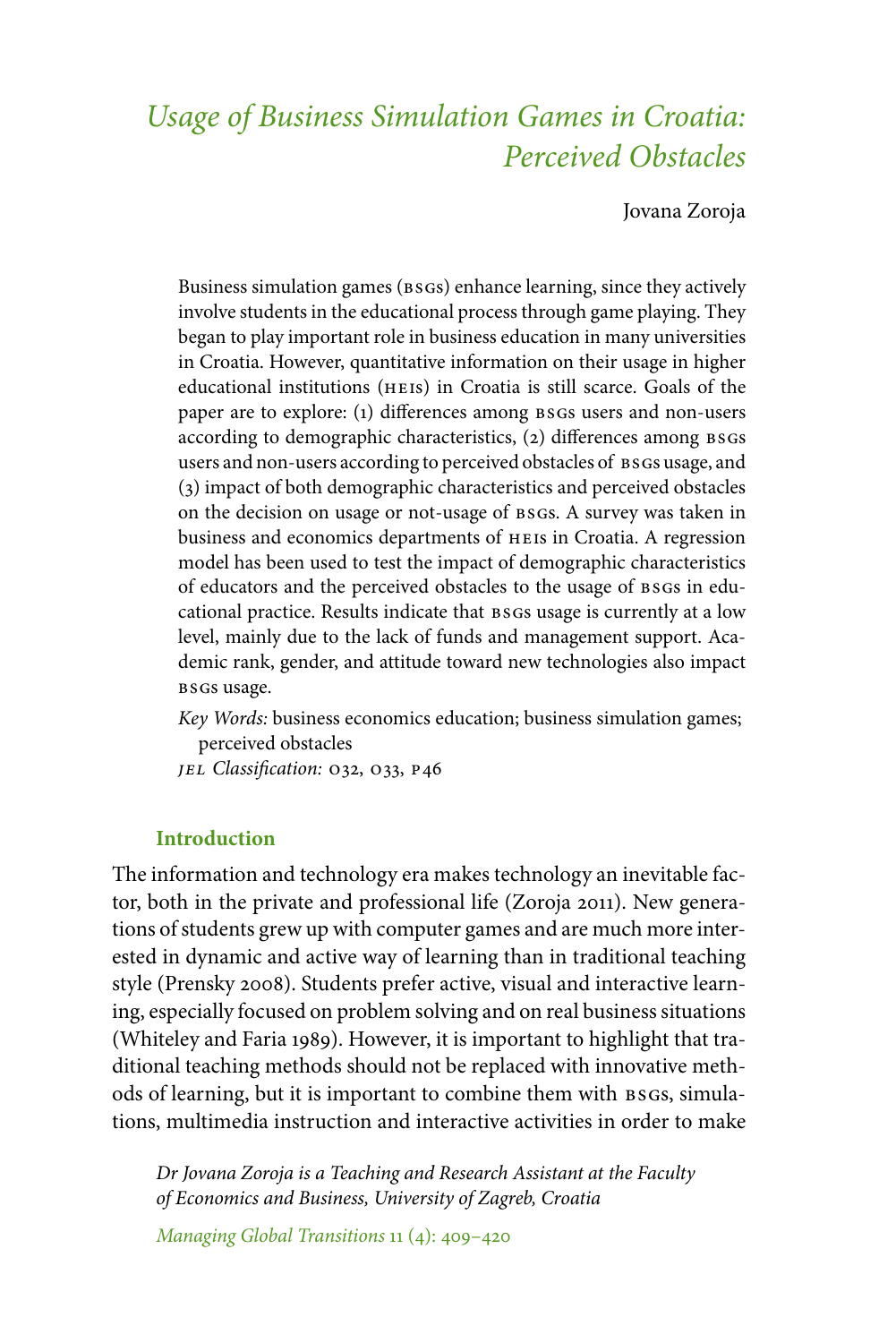studying easier, interesting, and more effective (Tan 2007; Tal 2010; Lin and Tu 2012). Ex-cathedra lectures should be combined with BSGs in order to motivate students and to enable them to learn by virtual, direct and concrete experience (Proctor and Marks 2013).

bsgs are widely used in developed countries, like United States, where Faria and Wellington (2004) found out that 30.6% of the professors surveyed used BSGs in their teaching. On the other side, surveys done in other countries are scarce, and indicate much lower levels of usage. Chang (2003) found that only 7.4 professors are using bsgs in their teaching at the time of the survey, while number of professors tried to use them and later quit on their usage. In order to fullfill the gap in knowledge on the usage of BSGs in transition countries, the survey on the usage of BSGs in business and economics departments of heis in Croatia was conducted, with the following goals: (1) differences among BSGs users and non-users according to demographic characteristics, (2) differences among BSGS users and non-users according to perceived obstacles of BSGs usage, and (3) impact of both demographic characteristics and perceived obstacles on the decision on usage or not-usage of BSGS.

This paper consists of five sections. After the introduction there is a literature review of BSGs, their history and usage. Research methodology is explained in the next section, including a sample description and the research method. Results are presented in the fourth section. The last section, Conclusion and Discussion, outlines educational implications of bsgs, research limitations of this paper and comparison with other research.

# **Literature Review**

bsgs can be defined as a representation of the reality through simplified simulation model which imitate some business situation or process (Pasin and Giroux 2011; Blazic et al. 2012). They request active business decision making, or rather they request reaching the best results in given conditions and circumstances (Zapalska and Brozik 2008; Zantow, Knowlton, and Sharp 2005). Simulation games were first used in the United States army in the 50' (e. g. war strategies, operational researches and information technology). After their positive effects in the army, they were used by multinational companies in educating their own employees and employing new working force (Cook and Swift 2003). Also, at that time several BSGs were developed for the consulting firm of McKinsey & Company (Gonen, Brill, and Frank 2009). Having proved themselves valuable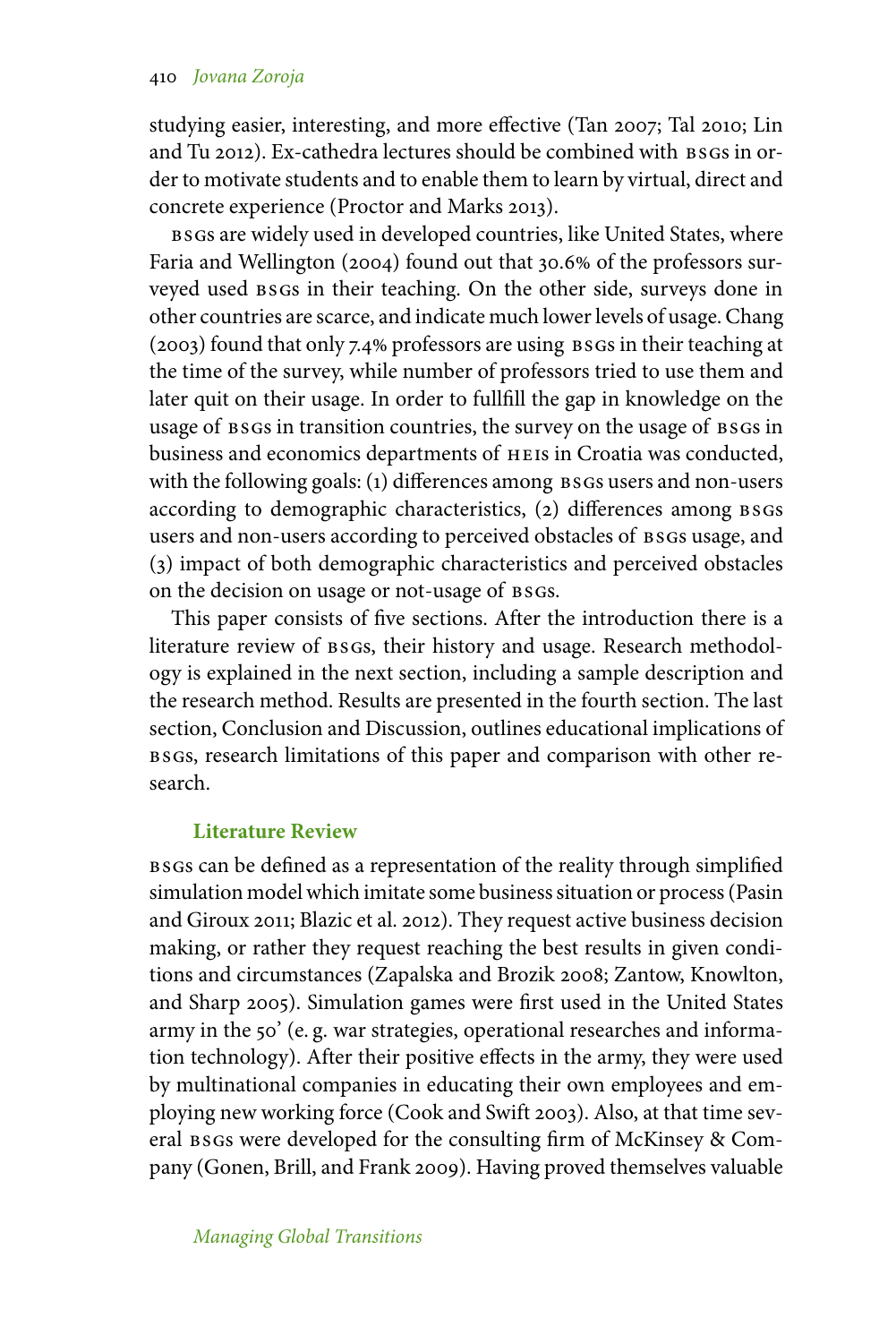tool of integration of theoretical knowledge and management practice their usage in the education started to increase significantly in the 70' and 80' of the last century (Neville and Adam 2003).

Today, many corporations, managers, professors, consulting firms and business programs use bsgs in the educational process (Gonen, Brill, and Frank, 2009). Simulation games are also useful for the employees in knowledge based industries (Roblek et al. 2013). Faria and Wellington (2004) found out that 30.6% of the HEIS' professors used BSGs in their classes. Even larger level of usage has been found in Primary and Secondary education level in United States. Proctor and Marks (2013) found out that 40.5% of the professors in Primary and Secondary educational level are using BSGs. However, research on the usage of BSGs in other countries indicate that the usage of BSGs is much lower, with 7.4% professors using bsgs in their teaching in Hong Kong (Chang 2003).

The main advantage of BSGs is that they allow students to be an active participant in the educational process, in which students are learning-bydoing (Aldrich 2005). Participants make the decisions without serious consequences or assumptions of personal risk, because bsgs represent reality through simplified simulation model (Summers 2007; Pejic Bach and Ceric 2007; Pasin and Giroux 2011). Therefore, they allow managers to improve their decision-making skills by formulating and confirming a detailed analysis of their decision, which have positive effects on their future business work and decisions (Gonen, Brill, and Frank 2009). In addition, during the BSGs, students learn how to work in a team with different types of people and how to solve the conflict situation (Kim, Park, and Baek 2009). Also, business simulation games (BSGs) have positive influence on motivation and learning performances (Tao, Cheng, and Sun 2009; Yasarcan 2010).

There are also shortcomings of using BSGs in class. Professors or educators need more time to prepare for the usage of BSGs in the class compared to the ex-cathedra teaching (Lunce 2006). Lack of adequate BSGS which deal with theory of the course and simplification of reality are also important obstacles in usage of BSGs (Blazic et al. 2012). Most simulations (from the us or the uk) do not replicate the conditions found in other cultures/economies. Simplified bsgs may give wrong ideas of real problems that happen in the business world and which managers have to deal with. That is why a development of a qualitative simulation game demands significant planning and investment in terms of time, experts and financial resources.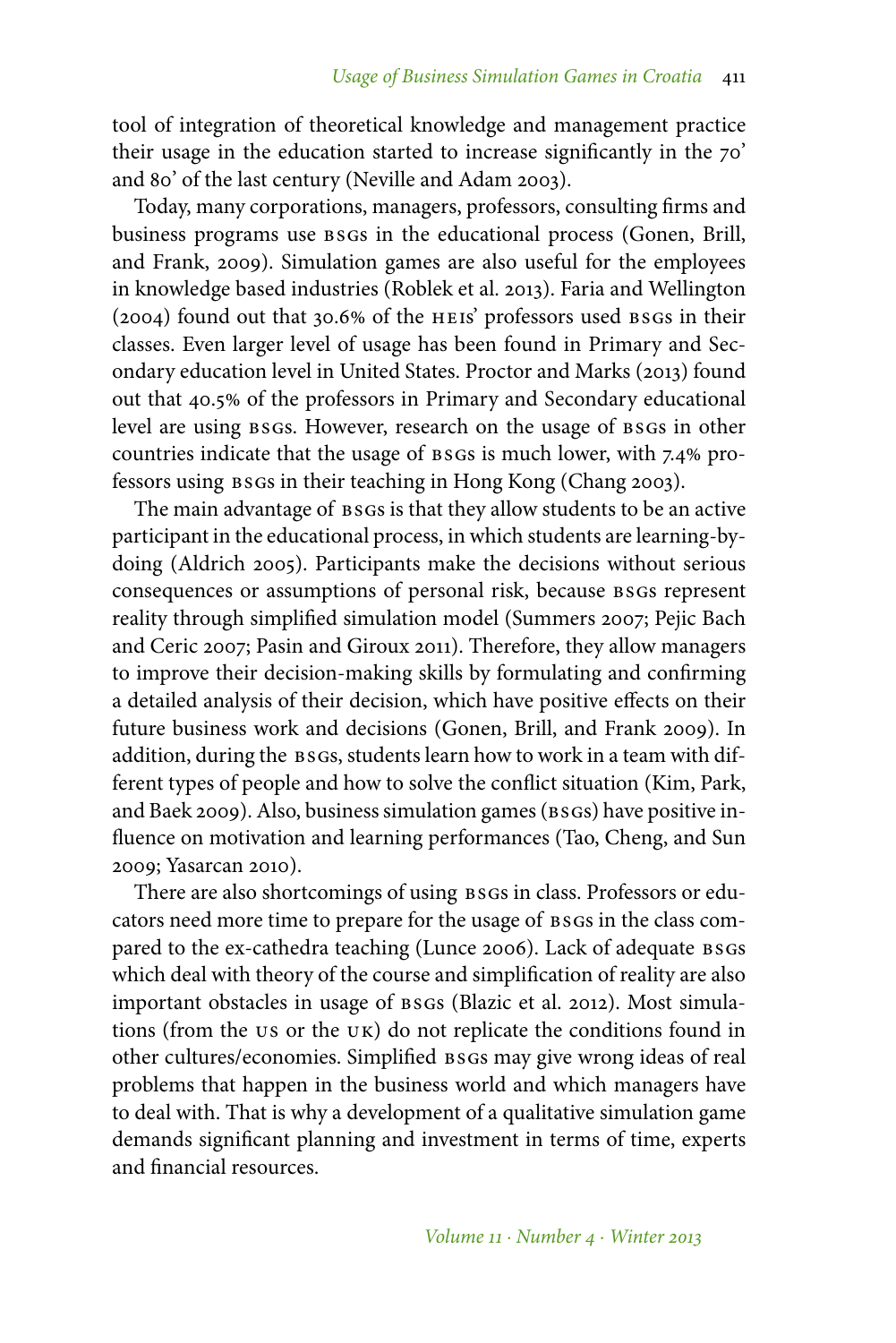## 412 *Jovana Zoroja*

Besides the large number of advantages, major obstacles are also present to the usage of  $BSGs$  in educational process: financial investment, time and organizational constraints and lack of management support (Lunce 2006). Lack of funds and management support is also stated by Gilgeous and D'Cruz (1996). Lean et al. (2006) state that some professors consider BSGs as necessary and some even never heard of NSGs. Faria and Wellington (2004) stress the role of tradition and technology, as difficulty in changing classical teaching methods, and difficulty in adopting to new technologies. Surveys on the obstacles to the BSGs' usage in business and economics heis in transition countries are scarce, and with this paper we shall try to fill in the gap in this area.

#### **Methodology**

# sample description

Professors, assistant professors and assistants that teach at the business and economics departments of Croatian heis are defined as the target population. According to the information provided by the Croatian Agency for Science and Higher Education (ASHE), business and economics departments of Croatian heis employed 1349 professors, assistant professors and assistants in academic year 2011/2012, when the survey research was conducted. List of potential participants was developed based on the web-sites of the business and economics departments of Croatian HEIS, where also their e-mail addresses were gathered. The email, sent to the professors, assistant professors and assistants enterprises, was an invitation to take part in the survey. In the invitation mail, hyperlink to the web survey (Google Site tool) was provided. The survey was conducted in the period March–May, 2012, during which potential participants were contacted three times. That approach revealed a response of 152 participants in the research, with the response rate of 11.27%. Such response rate is comparable with the one of Faria and Wellington (2004), who reported 8.39% response rate in their survey.

Sample data on professors, assistant professors and assistants examined (see table 1) indicate the predominance of male participants  $(57.89\%)$ . Besides, assistants prevail in the sample  $(56.58%)$ , while there is much smaller number of assistant professors (20.39%) and professors (23.03%). In comparison with the characteristics of population, our sample is to some extent biased towards male respondents and assistants. However, chi-square test revealed that these differences are not statistically significant.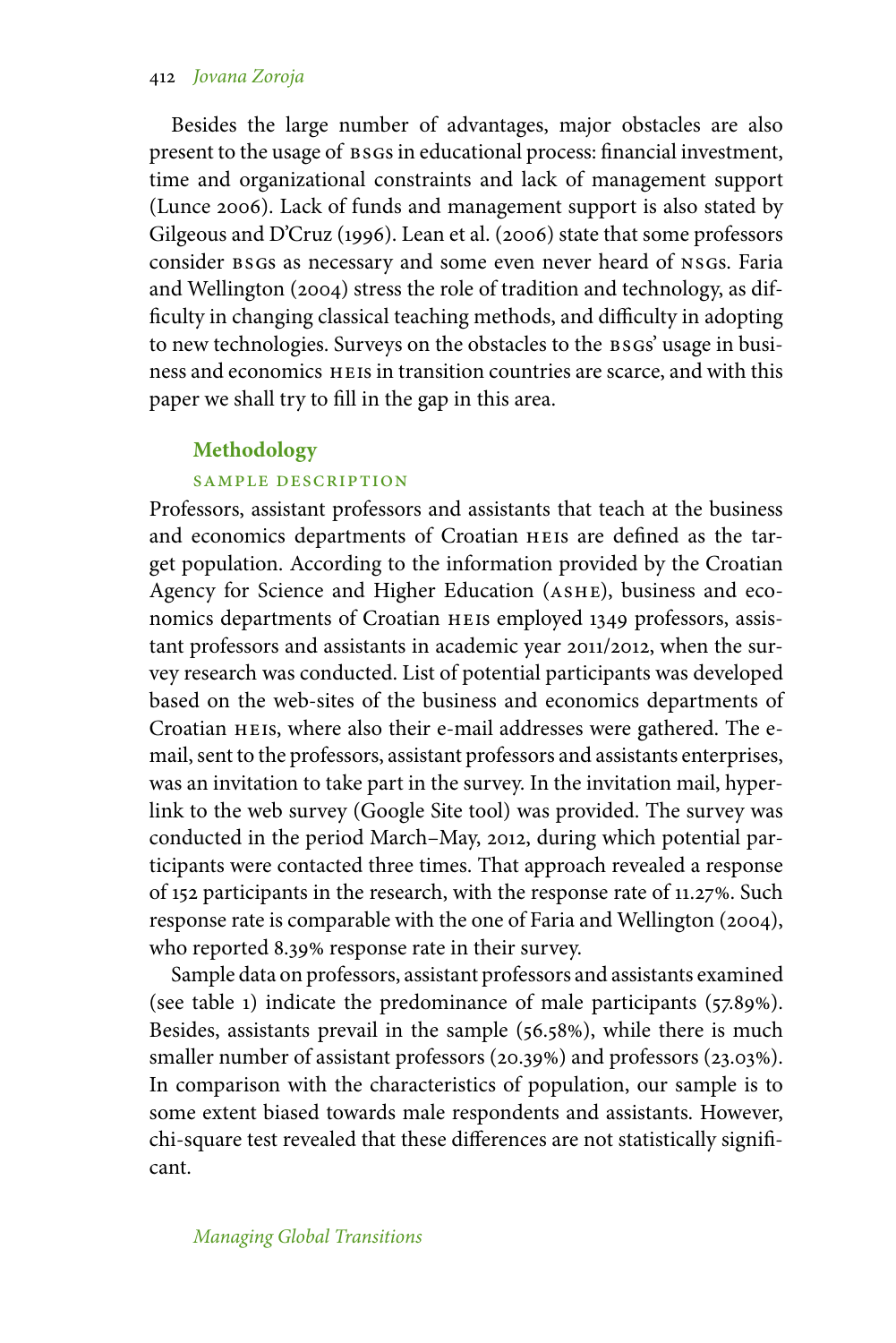| Respondents' characteristics | $\left( 1\right)$ | $\left( 2\right)$ | (3)    | $\chi^2$ | p     |
|------------------------------|-------------------|-------------------|--------|----------|-------|
| Gender                       |                   |                   |        |          |       |
| Male                         | 95                | 62.50%            | 57.89% | 0.445    | 0.504 |
| Female                       | 57                | 37.50%            | 42.11% |          |       |
| Academic rank                |                   |                   |        |          |       |
| Assistants                   | 86                | 56.58%            | 44.74% | 3.523    | 0.171 |
| Assistant professors         | 31                | 20.39%            | 30.26% |          |       |
| Professors                   | 35                | 23.03%            | 25.00% |          |       |

table 1 Comparative profile of responding professors and population characteristics

NOTES Column headings are as follows:  $(1)$  number of respondents,  $(2)$  percentage of firms,  $(3)$  percentage of population.

Professors, assistant professors and assistants participating in the survey are employed on three departments: Computer Science Department (23.68%), Marketing Department (30.26%), Management Department  $(15.13\%)$ , and Trading Department  $(30.92\%)$ . Data on the distribution of the total sample according to the departments is not available to the public.

#### research instrument

This research tries to investigate: (1) actual use of BSGs in business and economics departments of heis in Croatia, (2) demographic characteristics of BSG users and non-users, and (3) perceived obstacles to BSGs usage. Research was conducted with the usage of the research instrument developed based on the research of Gilgeous and D'Cruz (1996), Lean et al. (2006), and Faria and Wellington (2004). Table 1 presents items used for measuring what obstacles professors perceive regarding BSGs.

## STATISTICAL METHODS

Several statistical methods were used in order to attain the goals of the survey. First, chi-square test was deployed in order to test the difference among BSGs users and non-users according to demographic characteristics. Second, chi-square test was deployed in order to test the differences among BSGs users and non-users according to perceived obstacles of BSGs usage. Finally, logistic regression was used in order to examine to what extent both demographic characteristics and perceived obstacles influence the decision on usage or not-usage of BSGs. Logistic regression was used for this purpose due to the reason that dependent variable was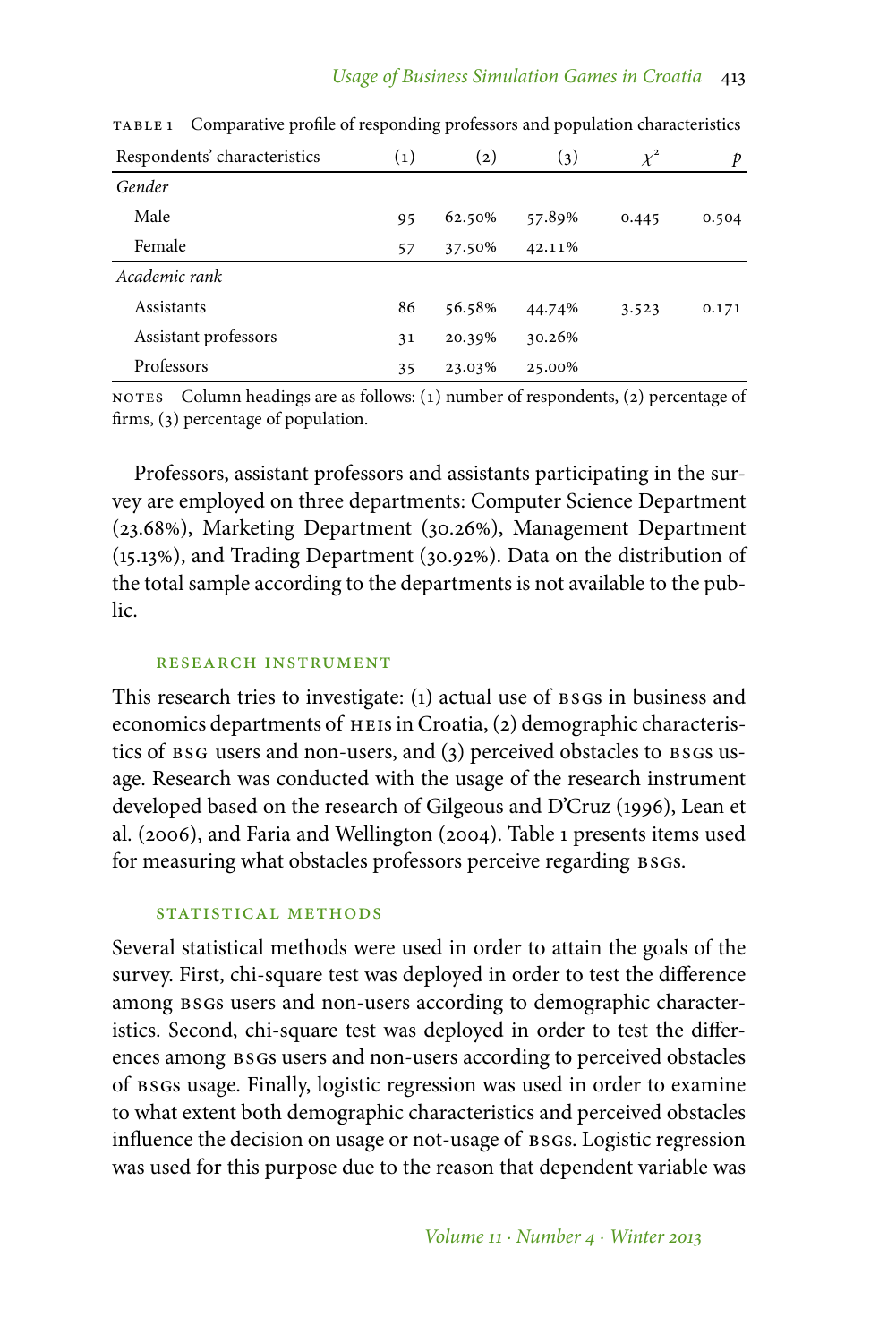## 414 *Jovana Zoroja*

| Construct                         | Code      | Item                                          |
|-----------------------------------|-----------|-----------------------------------------------|
| Obstacles to<br><b>BSGS</b> usage | BSG OBST1 | Lack of funds                                 |
|                                   | BSG OBST2 | Lack of understanding from the administration |
|                                   | BSG OBST3 | Considered as not necessary in education      |
|                                   | BSG OBST4 | Insufficient knowledge on the BSGS' usage     |
|                                   | BSG OBST5 | Difficulty in adaption of new technologies    |
|                                   | BSG OBST6 | Difficulty in changing teaching methods       |

table 2 Research instrument description

NOTES Adapted from Gilgeous and D'Cruz (1996), Lean et al. (2006), and Faria and Wellington (2004).

defined as categorical binary variable with two outcomes (1-participant in the survey used and/or is using bsgs in their classes; 0-participant in the survey did not use BSGS in their classes).

# **Results**

Aim of the paper was to examine: (1) differences among bsgs users and non-users according to demographic characteristics, (2) differences among BSGs users and non-users according to perceived obstacles of bsgs usage, and (3) impact of both demographic characteristics and perceived obstacles on the decision on usage or not-usage of BSGs.

# differences among bsgs users and non-users according to demographic characteristics

From the overall number of respondents, 40 respondents  $(26.32%)$  have used or are still using BSGs in their classes.

The analysis of the respondents that use the BSGs further indicates that statistically significant difference is present only according to the department, at 1%  $(\chi^2 = 78.589; p = 0.000)$ . Computer Science Department have the highest ratio of participants that are using  $BSGS$  (75%), and Management Department is close with the 64% of participants that are using bsgs. The analysis of the respondents that use the bsgs further indicates that statistically significant difference is not present according to gender  $(\chi^2 = 0.439; p = 0.507)$  and academic rank  $(\chi^2 = 3.792; p = 0.155)$ .

# differences among bsgs users and non-users according to perceived obstacles of bsgs usage

Table 4 shows perceived obstacles to using BSGs as perceived by the respondents according to the usage of  $s$ sgs in class. According to usage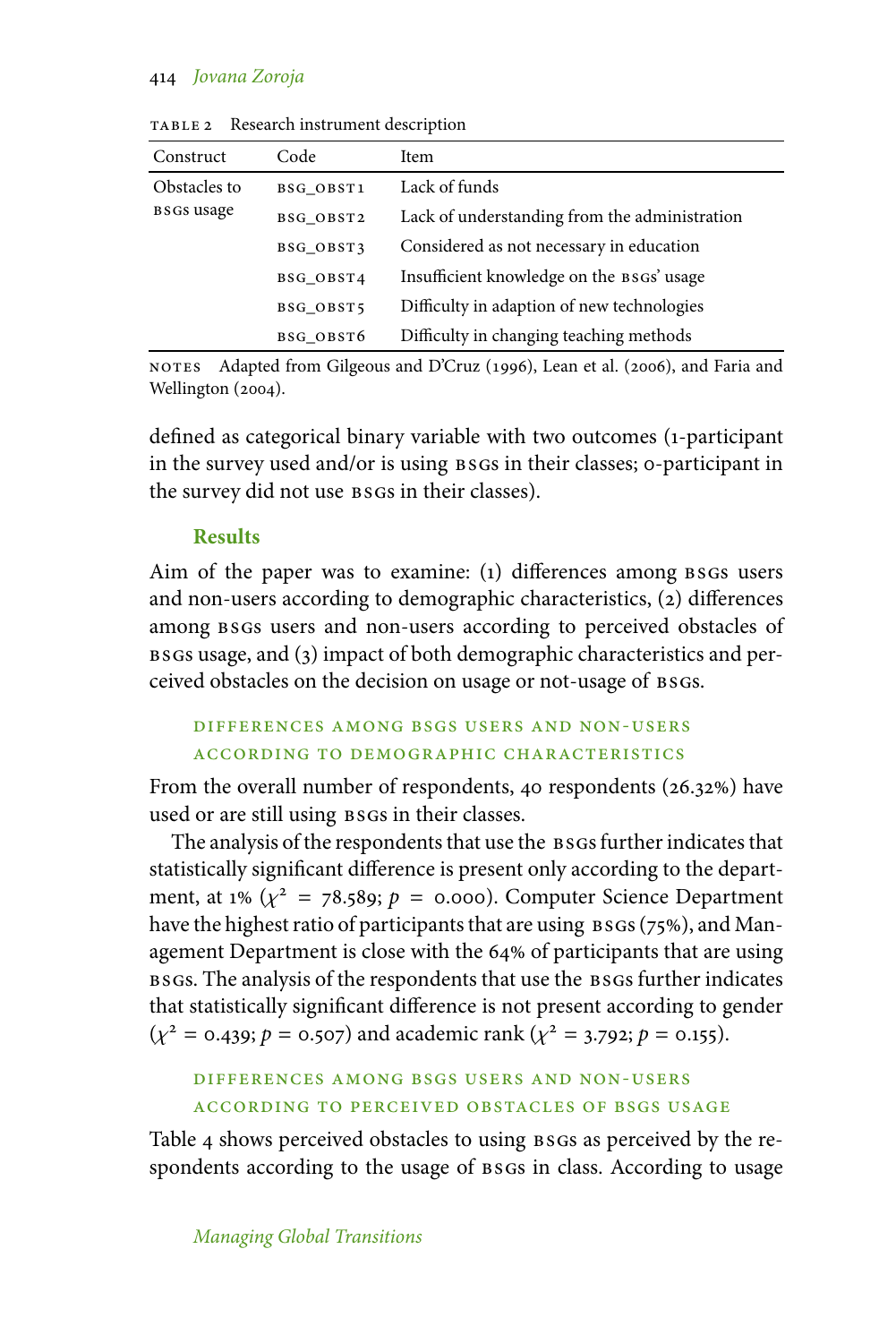| (1)                         | $\left( 2\right)$ | (3)      | (4)                                         |
|-----------------------------|-------------------|----------|---------------------------------------------|
| Gender                      |                   |          |                                             |
| Male                        | 27(28%)           | 68 (72%) | $\chi^2$ = 0.439; $p = 0.507$               |
| Female                      | 13(23%)           | 44 (77%) | Yates' $\chi^2$ = 0.247; $p$ = 0.619        |
| Academic rank               |                   |          |                                             |
| Assistants                  | 17(20%)           | 69(80%)  | $\chi^2 = 3.792$ ; $p = 0.155$              |
| <b>Assistant Professors</b> | 7(22%)            | 24(78%)  | Yates' $\chi^2$ = 3.046; $p = 0.218$        |
| Professors                  | 11(31%)           | 24(69%)  |                                             |
| Department                  |                   |          |                                             |
| Computer Science            | 27(75%)           | 9(25%)   | $\chi^2$ = 78.589; p = 0.000***             |
| Marketing                   | 13(28%)           | 33(72%)  | Yates' $\chi^2$ = 75.142; $p = 0.000^{***}$ |
| Management                  | 15(64%)           | 8(36%)   |                                             |
| Trade                       | 11(24%)           | 36(76%)  |                                             |

TABLE 3 Characteristics of respondents according to usage of BSGs

NOTES Column headings are as follows:  $(1)$  characteristics of respondents,  $(2)$  using  $BSGs$ , (3) not using  $BSGs$ , (4) chi-square statistics. \*\*\* Statistically significant at  $1\%$  level.

table 4 Perceived obstacles to using bsgs as perceived by the respondents according to the usage of BSGS

| (1)                                           | $\left( 2\right)$                  | (3)        | (4)           | (5)                                    |
|-----------------------------------------------|------------------------------------|------------|---------------|----------------------------------------|
|                                               | Lack of funds                      |            |               |                                        |
|                                               | (a) $116(76.32\%)$                 | 30(25.86%) | 86 (74.14%)   | $\chi^2$ = 0.094; $p = 0.759$          |
| (b)                                           | 36 (23.68%)                        | 10(27.78%) | $26(72.22\%)$ | Yates' $\chi^2$ = 0.022; $p$ = 0.882   |
| Lack of understanding from the administration |                                    |            |               |                                        |
|                                               | (a) $111 (73.03\%)$ $25 (22.52\%)$ |            | 86 (77.48%)   | $\chi^2$ = 4.754; $p = 0.029^{**}$     |
| (b)                                           | $41(26.97%)$ $15(36.59%)$          |            | $26(63.41\%)$ | Yates' $\chi^2$ = 4.102; $p = 0.043**$ |

*Continued on the next page*

of bsgs, the respondents were supposed to state if they perceive possible obstacle to using BSGs as important.

Obstacles that most respondents perceive as important are: lack of funds (76.32% perceive as important) and lack of understanding from the administration (73.03% perceive as important). On the other side, obstacles that most respondents do not perceive as important are: considered as (not) necessary in education (68.42%), insufficient knowledge on the BSGs' usage (78.95%), difficulty in adaption of new technologies (81.58%), and difficulty in changing teaching methods (89.47%).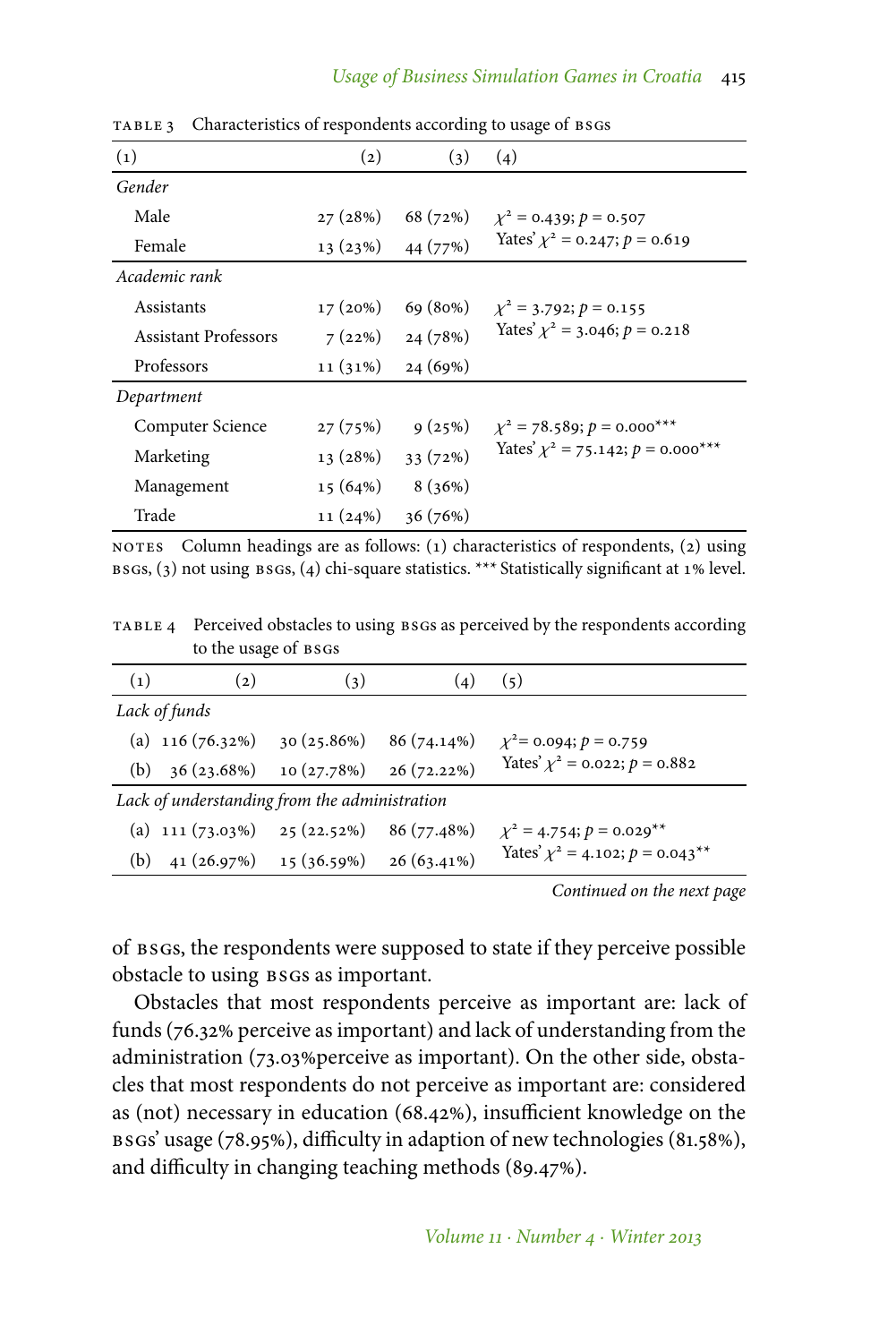| $\left( 1\right)$                          | $\left( 2\right)$                            | (3)                      | (4)         | (5)                                                        |  |
|--------------------------------------------|----------------------------------------------|--------------------------|-------------|------------------------------------------------------------|--|
| Considered as not necessary in education   |                                              |                          |             |                                                            |  |
| (a)                                        |                                              | $48(31.58%)$ $8(16.67%)$ | 40(83.33%)  | $\chi^2$ = 5.494; $p = 0.019$ **                           |  |
|                                            | (b) $104(68.42%)$ $32(30.77%)$ $72(69.23%)$  |                          |             | Yates' $\chi^2$ = 4.742; $p = 0.024$ <sup>**</sup>         |  |
|                                            | Insufficient knowledge on the BSGs' usage    |                          |             |                                                            |  |
| (a)                                        | 32 (21.05%)                                  | $0(0\%)$                 | $32(100\%)$ | $\chi^2$ = 39.995; $p = 0.000^{***}$                       |  |
|                                            | (b) $120 (78.95%)$ $40 (33.33%)$             |                          | 80(66.67%)  | Yates' $\chi^2$ = 37.631; $p = 0.000^{***}$                |  |
| Difficulty in adaption of new technologies |                                              |                          |             |                                                            |  |
|                                            | (a) $28(18.42\%)$ 10 (35.71%)                |                          |             | 18 (64.29%) $\chi^2 = 3.163$ ; $p = 0.075$ <sup>*</sup>    |  |
|                                            | (b) $124(81.58%)$ $30(24.19%)$ $94(75.81%)$  |                          |             | Yates' $\chi^2$ = 2.638; $p$ = 0.104                       |  |
| Difficulty in changing teaching methods    |                                              |                          |             |                                                            |  |
| (a)                                        |                                              |                          |             | 16 (10.53%) $4(25\%)$ 12 (75%) $\chi^2 = 0.057; p = 0.811$ |  |
|                                            | (b) $136(89.47%)$ $36(26.47%)$ $100(73.53%)$ |                          |             | Yates' $\chi^2$ = 0.006; $p$ = 0.938                       |  |

table 4 *Continued from the previous page*

notes Column headings are as follows: (1) Perceived obstacles to using  $BSGs$ , (2) *n*  $(\%)$ , (3) using BSGs, (4) not using BSGs, (5) chi-square statistics. \*\*\* Statistically significant at 1% level. \*\* Statistically significant at 5% level. \* Statistically significant at 10% level.

Differences among bsgs users and non-users are also presented in table 4. Chi-square indicated that following differences are statistically significant. Non-users of the bsgs perceive following obstacles as more important to the smaller extent compared to users: lack of understanding from the administration at 5% ( $\chi^2$  = 4.754;  $p$  = 0, .029), considered as not necessary in education at 5% ( $\chi^2$  = 5.494;  $p$  = 0.019), insufficient knowledge on the BSGs' usage at 1% ( $\chi^2$  = 39.995;  $p$  = 0.000), and difficulty in adaption of new technologies at 10% ( $\chi^2$  = 3.163; *p* = 0.075).

# impact of both demographic characteristics and perceived obstacles on the decision on usage or not-usage of bsgs

In order to further clarify the listed perceived obstacles in using BSGS, the logistic regression model was designed with the usage of BSGs as a dependent variable. Results are presented in the table 5, where estimated values for logistic regression parameters are presented.

The data fit the model rather well with  $R^2$  explaining 46% of the variations in usage of BSGs with demographic characteristics and perceptions of perceived obstacles for their usage. Model revealed that gender (male)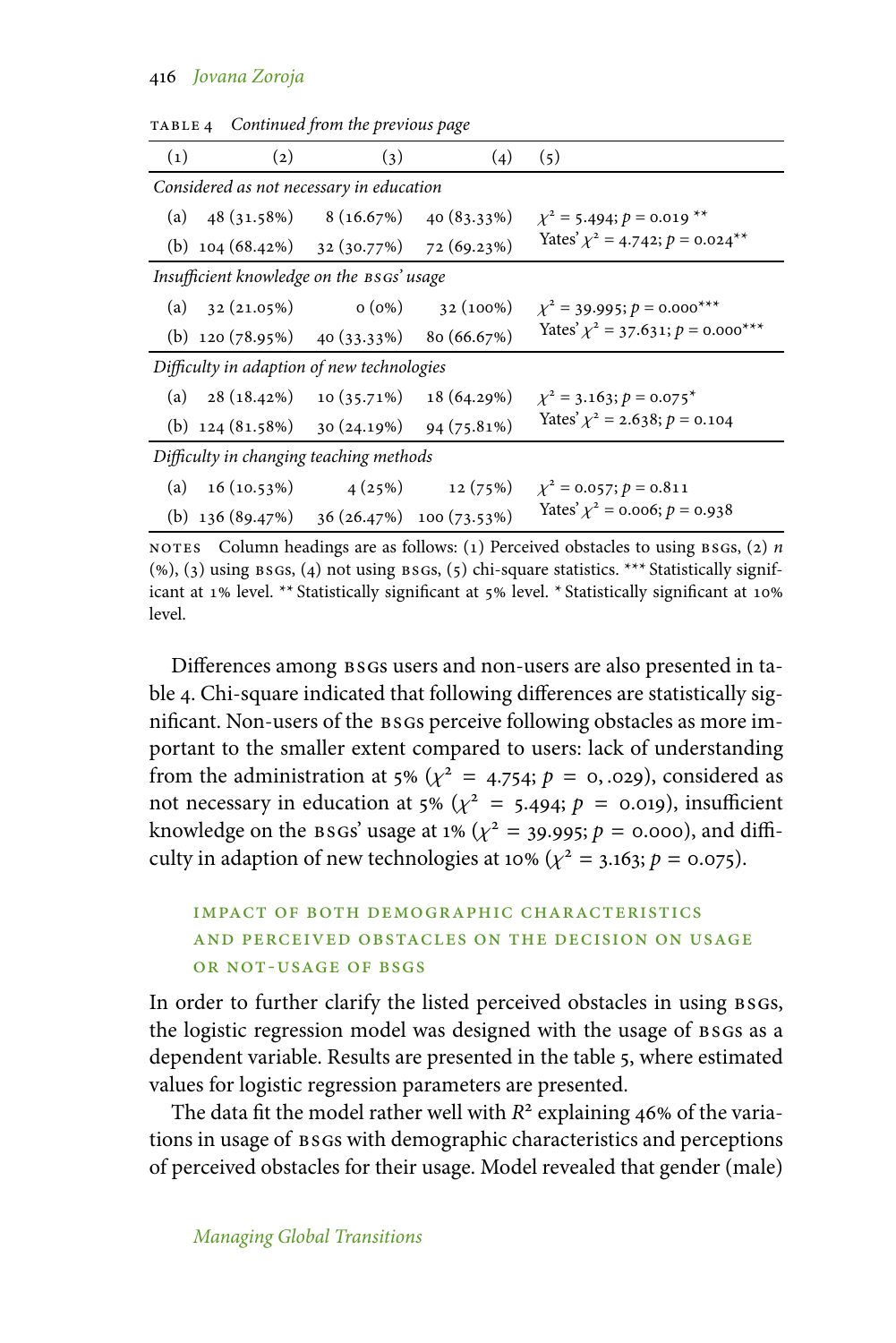| Model                                             | $\left( 1\right)$ | $\left( 2\right)$ | (3)        |
|---------------------------------------------------|-------------------|-------------------|------------|
| Academic rank (assistants)                        | 2.146             | 1.295             | $0.098*$   |
| Academic rank (assistant professors)              | 2.348             | 1.116             | $0.035***$ |
| Academic rank (professors)                        | 2.247             | 1.389             | $0.086*$   |
| Gender (male)                                     | $-1.783$          | 1.013             | $0.078*$   |
| Lack of funds                                     | 0.921             | 1.235             | 0.456      |
| Lack of understanding from the administration     | 2.156             | 1.114             | $0.038**$  |
| Considered necessary in education                 |                   | 24.609 24607.120  | 0.999      |
| Instructions on ways of usage                     |                   | 23.736 14253.950  | 0.997      |
| Difficulty in adapting to new technologies        | 2.600             | 1.261             | $0.039**$  |
| Difficulty in changing classical teaching methods | $-0.097$          | 0.993             | 0.922      |
| Constant                                          | $-2.587$          | 1.643             | 0.115      |

TABLE 5 Results of logistic regression model (usage of BSGS – binomial dependent variable)

NOTES Column headings are as follows: (1) regression coefficients, (2) standard errors, (3) significance. \*\* Statistically significant at 5% level. \* Statistically significant at 10% level.

and academic rank (assistants and assistant professors) are significant at 5% and 10% respectively. Perceived obstacles that significantly influence the usage of BSGs are: lack of understanding from the administration at 10% and difficulty in adoption of new technologies at 5%.

# **Discussions and Conclusions**

# summary and comparison with similar research

bsgs improve learning while users are actively involved in educational process using the learning-by-example strategy (Faria 2001). After the bsgs participants analyse all steps and decisions made during the game, they gain increased understanding and additional experience, which is a great help for them in the real business world. Research conducted on the usage of BSGs were primarily oriented towards developed countries (e.g. Faria and Wellington 2004), and this research stems to shed some light on bsgs' usage in developing countries, using Croatia as the example. The results from the survey indicate that BSGs are used 26.32% of interviewed professors from economics and business departments at heis in Croatia. This result is comparable with the results with Faria and Wellington (2004) who found out that 30.6 of the usa professors surveyed used bsgs in their teaching. However, one should take into account that our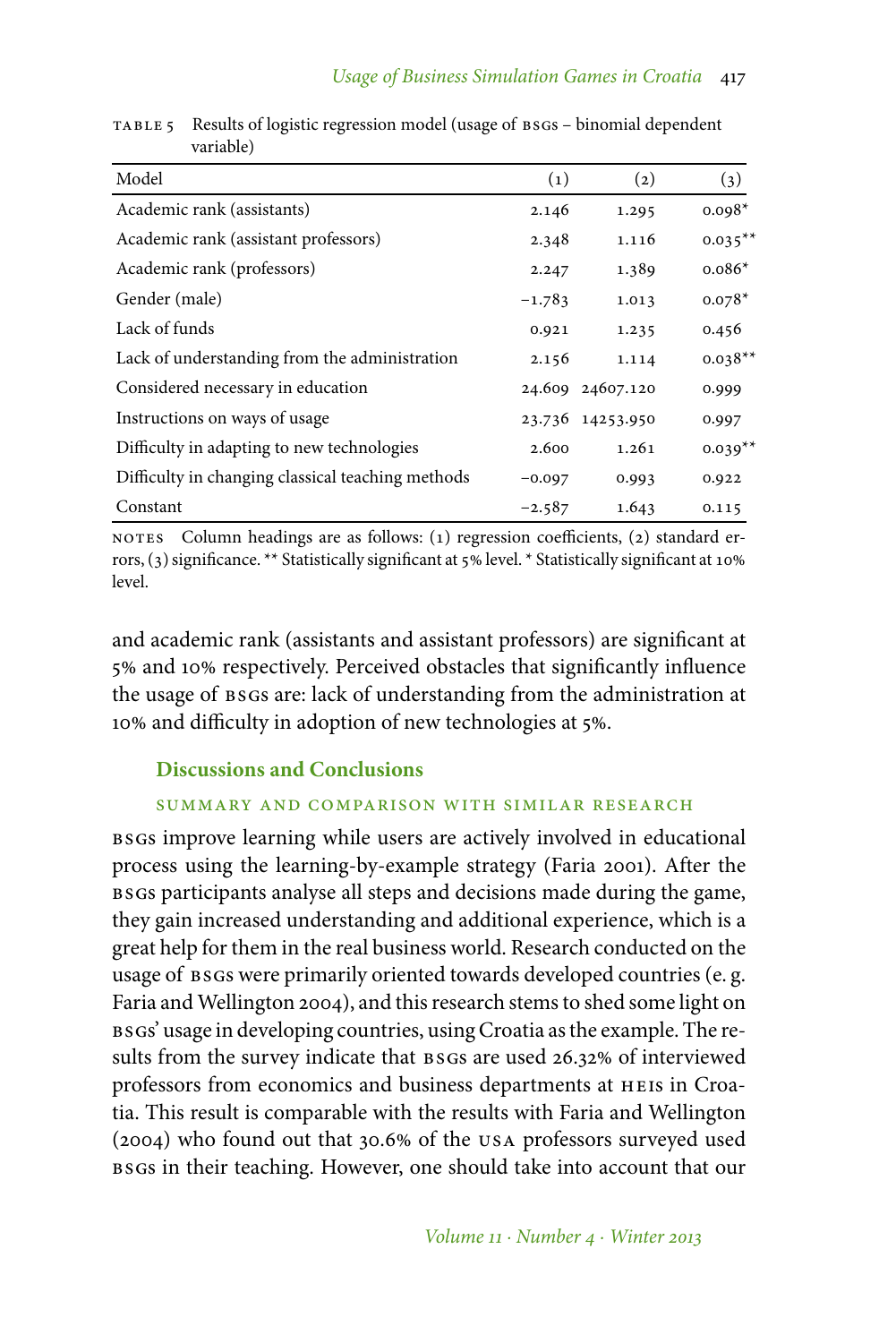research was conducted in 2012, while research in usa was conducted in 2003.

Paper attained following goals. First, results revealed that among BSGS' users and non-users there are no statistical differences according to the department. These results confirm other authors' results that also did not found any differences according to gender (Chang 2003). Second, results revealed that  $\n *B* s s s' non-user service following obstacles as more$ important: lack of understanding from the administration, necessity of bsgs in education, insufficient knowledge on the bsgs' usage, and difficulty in adaption of new technologies.

Similar results were obtained by Lean et al. (2006) and Chang (2003), who found out following perceived obstacles as the most important: (i) the time necessary for professors or educators to prepare for a simulation game, (ii) a wrong choice of a simulation game which is not connected with the issue of the course, (iii) lack of knowledge about possibilities to use bsgs, (iv) financial and technical problems. Third, results of the paper revealed that decision on use or not to use BSGs is highly influenced by the gender, academic rank and following perceived obstacles: lack of understanding from the administration and difficulty in adoption of new technologies.

## research limitations and further research

Since the innovation has become an imperative in achieving competitiveness at all levels it is important to involve bsgs in educational process in business and education in HEIS in Croatia. Therefore, BSGS could improve and modernize teaching methods, which could have a significant impact on improving and enhancing educational system, which would result with satisfied and well educated students.

Results of this research should be evaluated while taking into account relatively small sample of respondents. Therefore, some future work should include other business and economics institutions (e. g. business and economics departments of heis in Slovenia, Serbia, Montenegro, Austria, Italy, Czech Republic, and Slovakia). Such research should include in-depth interviews to find out more detailed information from professors who are using or have been using BSGs with their students. Future work should include research with students to understand what they think about bsgs and their usage in learning. Hence, it would be interesting to present selected bsgs in more lectures groups in order to compare and analyse learning results of each group of students.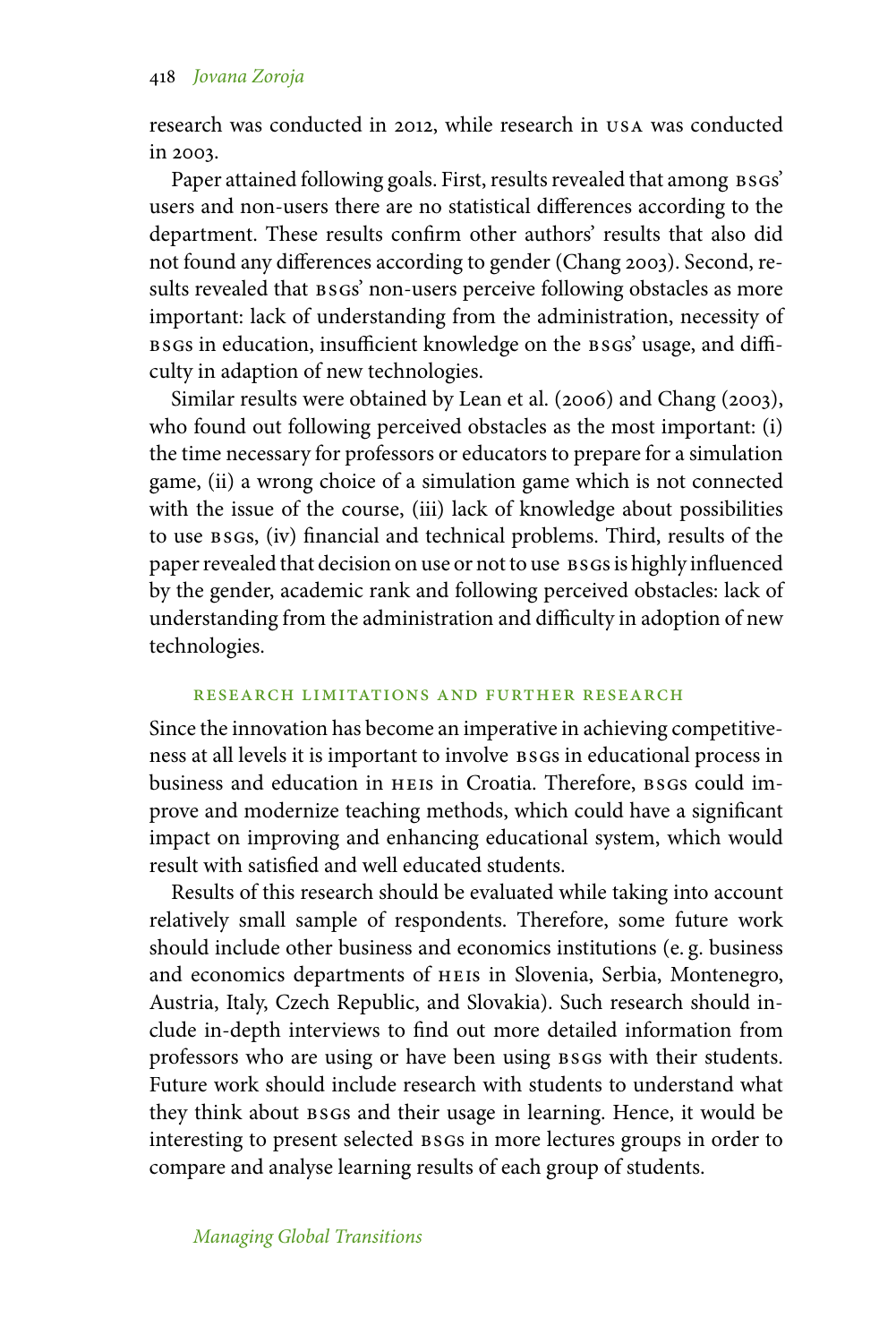#### **References**

Aldrich, C. 2005. *Learning by Doing.* New York: Pfeiffer.

- Blazic, A. J., C. Riberio, J. Fernandes, J. Pereira, and T. Arh. 2012. 'Analysing the Required Properties of Business Simulation Games to be used in E-Learning and Education.' *Intelligent Information Management* 4 (6): 348–56.
- Chang J. 2003. 'Use of Business Simulation Games in Hong Kong.' *Simulation and Gaming* 34 (3): 358–66.
- Cook, R. W., and C. O. Swift. 2006. 'The Pedagogical Efficacy of a Sales Management Simulation.' *Marketing Education Review* 16 (3): 37–46.
- Faria, A. J. 2001. 'The Changing Nature of Business Simulation/Gaming Research: A Brief History.' *Simulation and Gaming* 32 (1): 97–110.
- Faria, A. J., and W. J. Wellington. 2004. 'A Survey of Simulation Game Users, Former-Users, and Never-Users.' *Simulation and Gaming* 35 (2): 178–207.
- Gilgeous, V., and M. D'Cruz. 1996. 'A Study of Business and Management Games.' *Management Development Review* 9 (1): 32–9.
- Gonen, A., E. Brill, and M. Frank. 2009. 'Learning through Business Games – An Analysis of Successes and Failures.' *On the Horizon* 17 (4): 356–67.
- Kim, B., H. Park, and Y. Baek. 2009. 'Not Just Fun, but Serious Strategies: Using Meta-Cognitive Strategies in Game-Based Learning.' *Computers and Education* 52 (4): 800–10.
- Lean, J., J. Moizer, M. Towler, and C. Abbey. 2006. 'Simulation and Games: Use and Barriers in Higher Education.' *Active Learning in Higher Education* 7 (3): 227–42.
- Lin, Y. L., and Y. Z. Tu. 2012. 'The Values of College Students in Business Simulation Game: A Means-and-Chain Approach.' *Computers and Education* 58 (4): 1160–70.
- Lunce, L. M. 2006. 'Simulations, Bringing the Benefits of Situated Learning to the Traditional Classroom.' *Journal of Applied Educational Technology* 3 (1): 37–45.
- Neville, K., and F. Adam. 2003. 'Integrating Theory and Practice in Education with Business Games.' *Informing Science* 6 (1): 61–73.
- Pasin, F., and H. Giroux. 2011. 'The Impact of a Simulation Game on Operations Management Education.' *Computers and Education* 57 (1): 1240– 54.
- Pejic Bach, M., and V. Ceric. 2007. 'Developing System Dynamics Models with "Step-by-Step" Approach.' *Journal of Information and Organizational Sciences* 31 (1): 171–85.
- Prensky, M. 2008. 'Students as Designers and Creators of Educational Computer Games: Who Else.' *British Journal of Educational Technology* 39 (6): 1004–19.